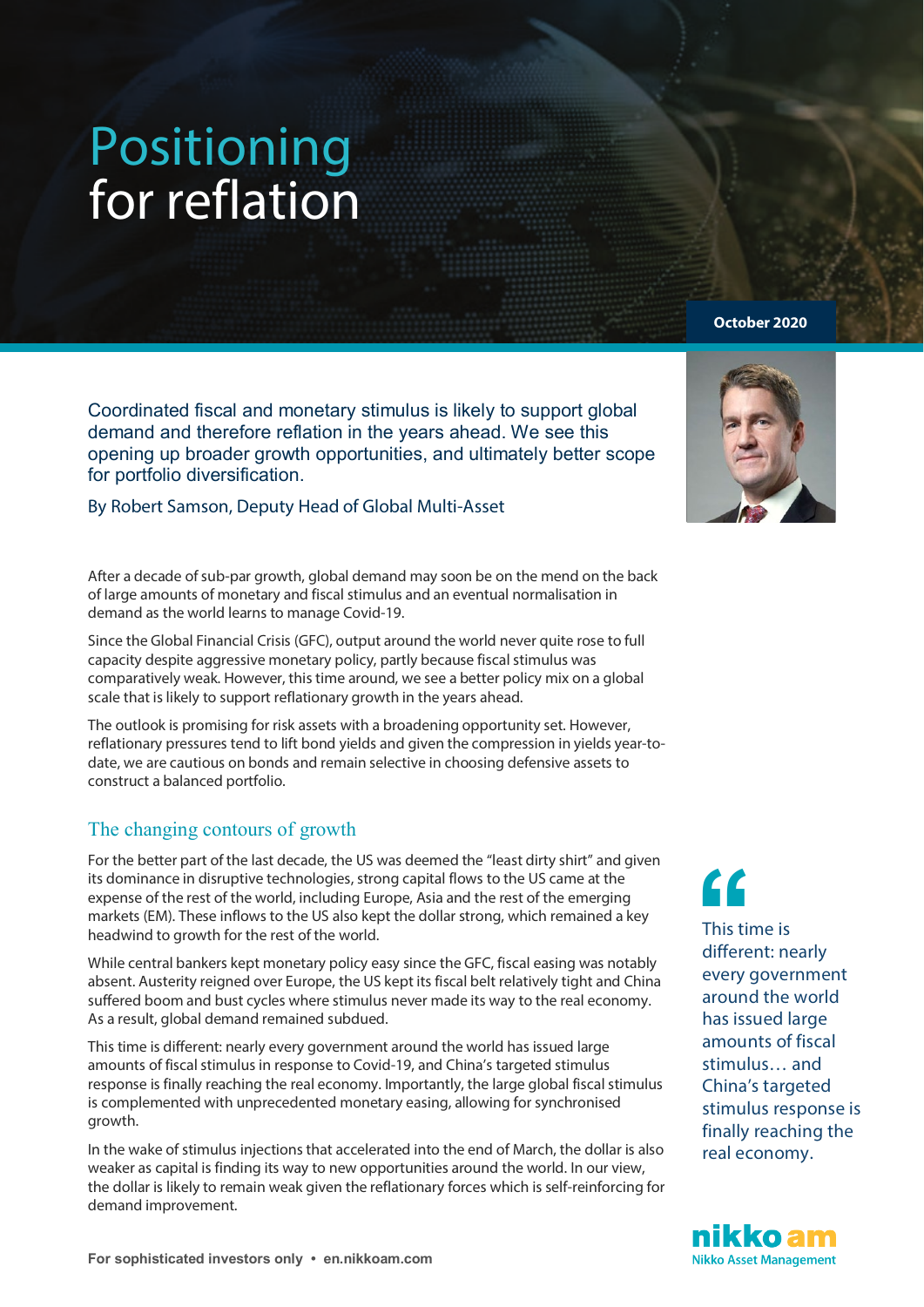

## Broader opportunities

Technology is likely to remain a key source of growth in a post-Covid world. Changed behaviours driven by the pandemic have offered an added boost to tech demand, further accelerating the ongoing disruption. Still, while we continue to favour technology, reflationary forces offer broader opportunities for allocating risk.

Already, we are witnessing a shift in capital flows from the US to the rest of the world, which is a trend that we see continuing. Europe is so far a beneficiary of such inflows and so is North Asia. The rest of EM stands to benefit from a weaker dollar and increased demand for commodities, and eventually more persistent capital flows.

Importantly, broader growth opportunities offers better scope for portfolio diversification, which will be increasingly important as reflation takes hold. While technology has delivered exceptional performance over the several decades, part of its outperformance is attributable to very low interest rates that tend to support higher valuation multiples. As reflation lifts rates, the technology sector will look increasingly expensive.

Outside the US, China still features as the strongest growth story, for consumption and now also for infrastructure. Investment has accelerated given the supply chain disruptions attributable to the US-China trade war and then Covid-19. Notably, Beijing has pivoted its growth focus from the public to the private sector, finally coming to realise that the latter is more efficient in deploying capital for sustainable growth.

Healthy China demand also supports better demand elsewhere, through the China supply chain including Asia and Europe, as well as through its demand for raw materials that come from various parts of the world including Latin America and Africa.

Europe may have the most to gain from opening the fiscal spigots. Its austerity over the last decade was clearly the wrong medicine given the deflation it inflicted on the periphery. More importantly, the European Union has made an important step to a fiscal union, and while far from complete, it is an important psychological shift toward a sustainable future.

## Growth at a cost and how to be defensive

While the global growth outlook is certainly improved, it is important to recognise the cost and related risks. The unprecedented fiscal cost is certainly one to watch but is probably a longer term risk. However, the extent of the monetary stimulus is also unprecedented and while central banks have promised low rates for an extended period, reflation ultimately will test such policies.

Since Covid-19 struck, US Treasury yields collapsed to record low levels. They have so far remained anchored both by ongoing economic weakness and central bank assurances that rates will remain at zero for a very long time. However, as demand normalises and reflation takes hold, it will be increasingly difficult for central bankers to keep rates steady at such low levels.

In a multi-asset portfolio, developed market bonds are typically deemed defensive, but not necessarily when yields are already quite low. Reflation on the horizon typically lifts yields, causing bond prices to fall. Central bankers may adopt new policies to tame longterm yields, but such policies introduce new risks of lesser-known variety.

We are cautious on sovereign risk across most developed markets, but we do like China bonds for its defensive characteristics and the healthy yield it offers, which is supported by fairly orthodox policies. Investment grade bonds are also attractive as a defensive asset given the yield pick-up and room for spreads to compress to help offset any rise in yields.

We also look to gold as another form of portfolio defence. Gold broke to new highs partly for the compression of yields but also for rising inflation expectations. This dynamic looks set to continue, as demand (and inflation expectations) continue to normalise while the

**''**

Outside the US, China still features as the strongest growth story, for consumption and now also for infrastructure. benefits.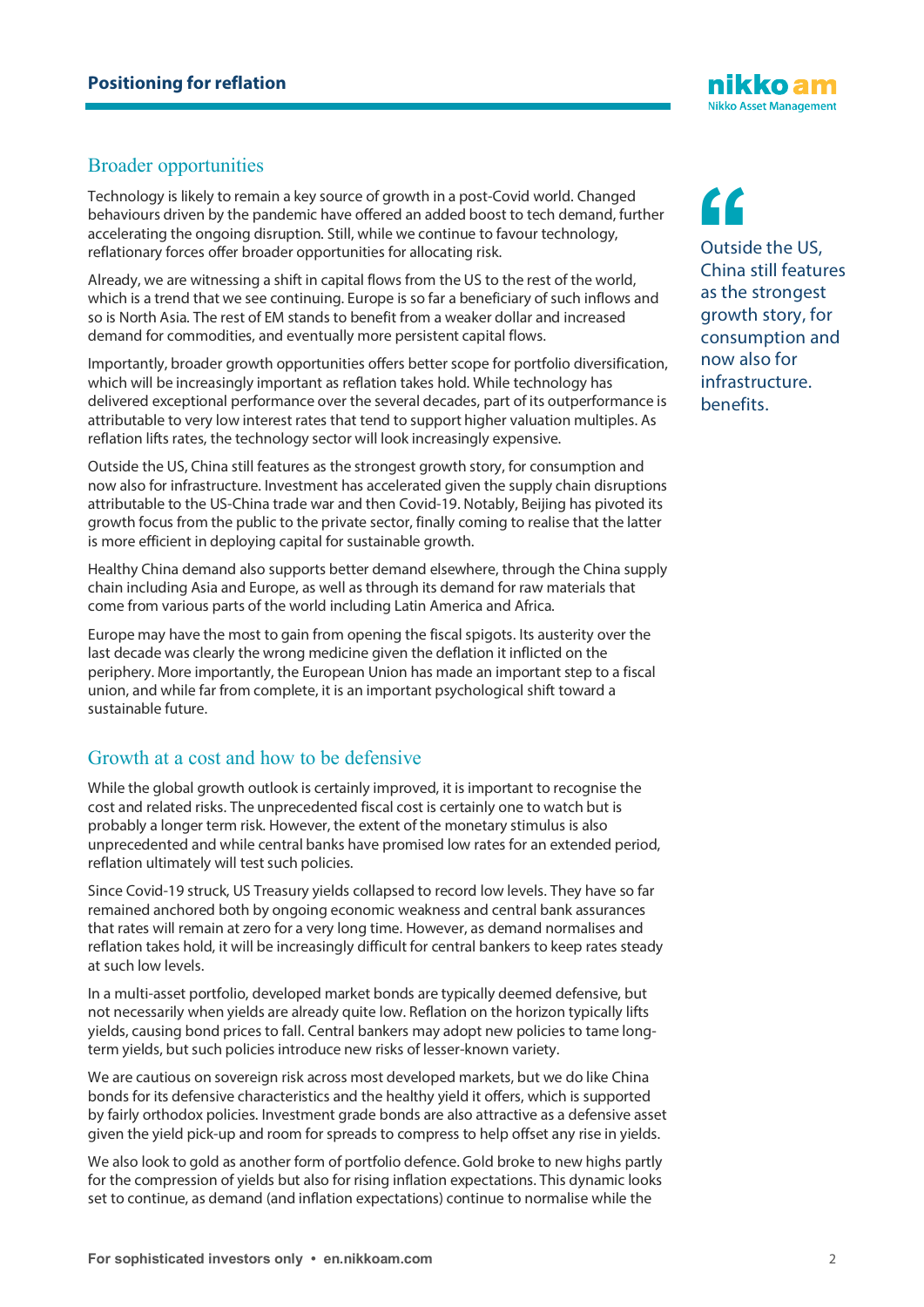

US Federal Reserve aims to keep rates very low for some time. In this sense, gold is a good hedge in a reflationary environment.

#### Balancing opportunity against risk

Synchronised monetary and fiscal easing opens prospects for broader growth opportunities that collectively offer better diversification for achieving investment objectives. Because growth is never assured and shocks can be just around the corner, a balanced portfolio includes defensive assets. In this space we favour China bonds, investment grade credit and gold, which we believe are best-equipped for mitigating downside in a variety of market outcomes less favourable to growth assets.

**Important information:** This document is prepared by Nikko Asset Management Co., Ltd. and/or its affiliates (**Nikko AM**) and is for distribution only under such circumstances as may be permitted by applicable laws. This document does not constitute personal investment advice or a personal recommendation and it does not consider in any way the objectives, financial situation or needs of any recipients. All recipients are recommended to consult with their independent tax, financial and legal advisers prior to any investment.

This document is for information purposes only and is not intended to be an offer, or a solicitation of an offer, to buy or sell any investments or participate in any trading strategy. Moreover, the information in this document will not affect Nikko AM's investment strategy in any way. The information and opinions in this document have been derived from or reached from sources believed in good faith to be reliable but have not been independently verified. Nikko AM makes no guarantee, representation or warranty, express or implied, and

accepts no responsibility or liability for the accuracy or completeness of this document. No reliance should be placed on any assumptions, forecasts, projections, estimates or prospects contained within this document. This document should not be regarded by recipients as a substitute for the exercise of their own judgment. Opinions stated in this document may change without notice.

In any investment, past performance is neither an indication nor guarantee of future performance and a loss of capital may occur. Estimates of future performance are based on assumptions that may not be realised. Investors should be able to withstand the loss of any principal investment. The mention of individual securities, sectors, regions or countries within this document does not imply a recommendation to buy or sell.

Nikko AM accepts no liability whatsoever for any loss or damage of any kind arising out of the use of all or any part of this document, provided that nothing herein excludes or restricts any liability of Nikko AM under applicable regulatory rules or requirements.

All information contained in this document is solely for the attention and use of the intended recipients. Any use beyond that intended by Nikko AM is strictly prohibited.

**Japan**: The information contained in this document pertaining specifically to the investment products is not directed at persons in Japan nor is it intended for distribution to persons in Japan. Registration Number: Director of the Kanto Local Finance Bureau (Financial Instruments firms) No. 368 Member Associations: The Investment Trusts Association, Japan/Japan Investment Advisers Association.

**United Kingdom and rest of Europe**: This document is communicated by Nikko Asset Management Europe Ltd, which is authorised and regulated in the United Kingdom by the Financial Conduct Authority (the FCA) (FRN 122084). This document constitutes a financial promotion for the purposes of the Financial Services and Markets Act 2000 (as amended) (FSMA) and the rules of the FCA in the United Kingdom, and is directed at professional clients as defined in the FCA Handbook of Rules and Guidance.

**United States**: This document may not be duplicated, quoted, discussed or otherwise shared without prior consent. Any offering or distribution of a Fund in the United States may only be conducted via a licensed and registered broker-dealer or a duly qualified entity. Nikko Asset Management Americas, Inc. is a United States Registered Investment Adviser.

**Singapore**: This document is for information to institutional investors as defined in the Securities and Futures Act (Chapter 289), and intermediaries only. Nikko Asset Management Asia Limited (Co. Reg. No. 198202562H) is regulated by the Monetary Authority of Singapore.

**Hong Kong**: This document is for information to professional investors as defined in the Securities and Futures Ordinance, and intermediaries only. The contents of this document have not been reviewed by the Securities and Futures Commission or any regulatory authority in Hong Kong. Nikko Asset Management Hong Kong Limited is a licensed corporation in Hong Kong.

**Australia**: This document is issued in Australia by Nikko AM Limited (ABN 99 003 376 252, AFSL 237563). It is for the use of wholesale clients, researchers, licensed financial advisers and their authorised representatives only. **New Zealand**: This document is issued in New Zealand by Nikko Asset Management New Zealand Limited (Company No. 606057, FSP22562). It is for the use of wholesale clients, researchers, licensed financial advisers and their authorised representatives only.

**Kingdom of Bahrain**: The document has not been approved by the Central Bank of Bahrain which takes no responsibility for its contents. No offer to the public to purchase the Strategy will be made in the Kingdom of Bahrain and this document is intended to be read by the addressee only and must not be passed to, issued to, or shown to the public generally.